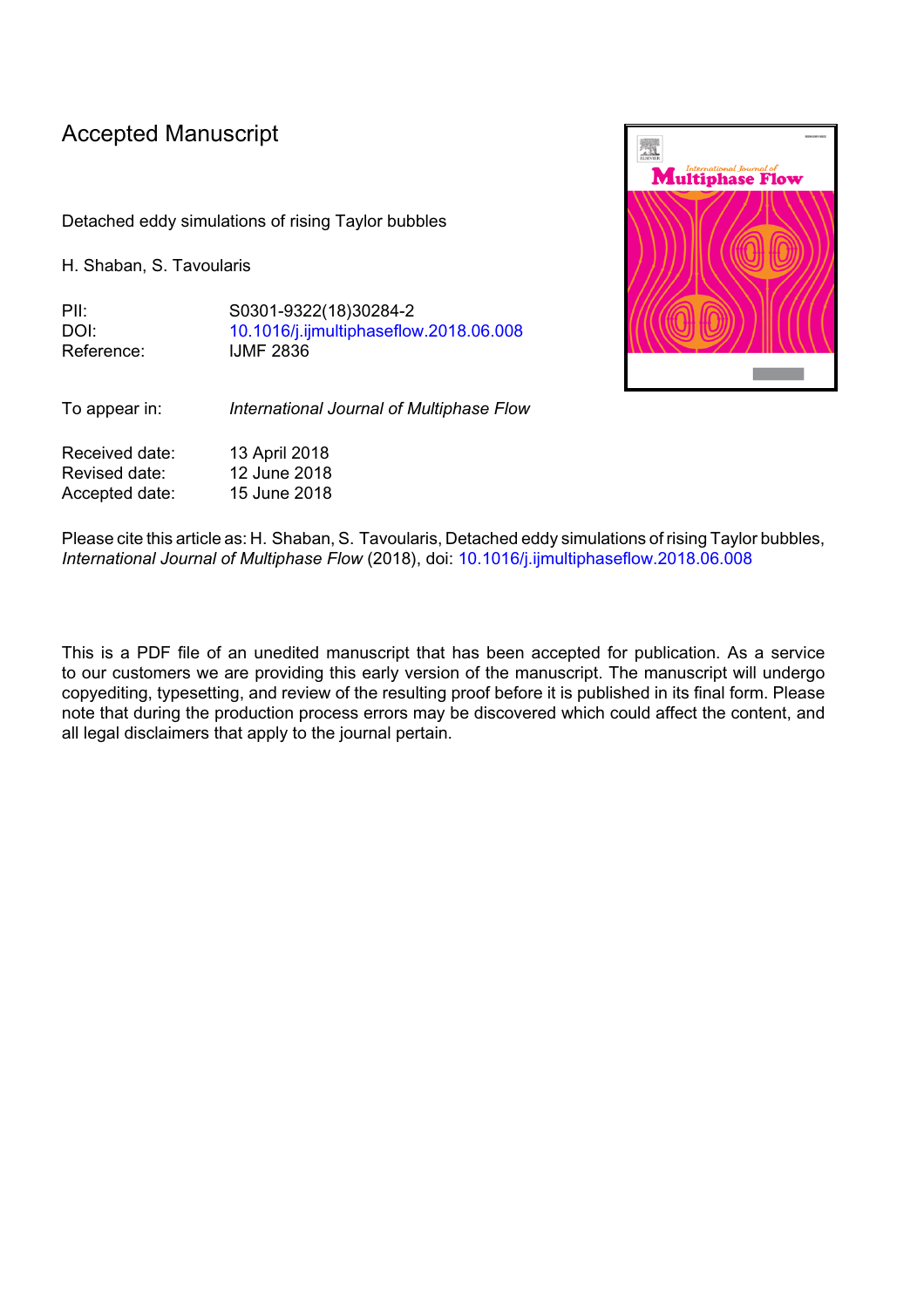## highlights

- Simulations of Taylor bubbles with turbulent wakes were performed using VOF and DES
- Using VOF and DES<br>
Void fraction, velocity and turbulence results were in agreement with<br>
experiments<br>
experiments<br>
Temperature, pressure, and differential pressure fluctuations wave also<br>
analysed<br>
 Coherent structures i • Void fraction, velocity and turbulence results were in agreement with experiments
	- Temperature, pressure, and differential pressure fluctuations were also analysed
	- Coherent structures in the far wake caused trailing bubble acceleration
	- Recirculating vortex in the near wake accelerated trailing bubble coalescence